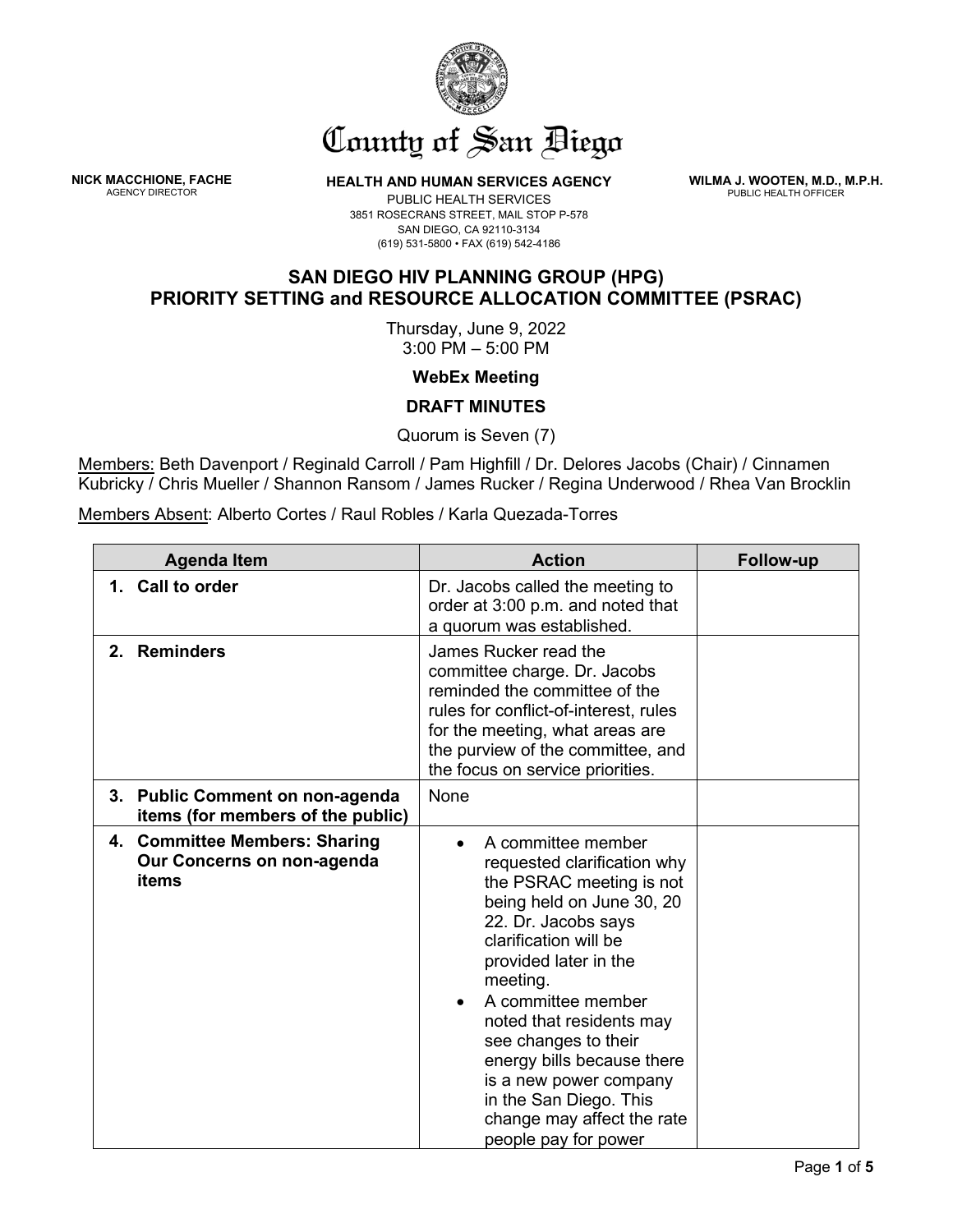|    | <b>Agenda Item</b>                                                                                                                                                                                                                                                                                                | <b>Action</b>                                                                                                                                                                                                                                                                                                                                                                                                                                                                                                                                                                                                                                                                                             | <b>Follow-up</b>                                                                                                                                                  |
|----|-------------------------------------------------------------------------------------------------------------------------------------------------------------------------------------------------------------------------------------------------------------------------------------------------------------------|-----------------------------------------------------------------------------------------------------------------------------------------------------------------------------------------------------------------------------------------------------------------------------------------------------------------------------------------------------------------------------------------------------------------------------------------------------------------------------------------------------------------------------------------------------------------------------------------------------------------------------------------------------------------------------------------------------------|-------------------------------------------------------------------------------------------------------------------------------------------------------------------|
|    | <b>5. Action: Review and approve</b><br>agenda for June 9, 2022                                                                                                                                                                                                                                                   | All votes at the meeting were<br>taken by roll call. For each vote<br>committee members names were<br>called, and each provided a<br>verbal vote. The Chair indicated<br>they would abstain for all votes<br>unless there is a tie.<br><b>Action:</b> Approve the June 9, 2022<br>meeting agenda as presented<br>with the noted changes:<br>Agenda item 6. b. (The<br>Action Item for Allocations)<br>will be a discussion only<br>today.<br>Agenda item 7.f. (Review<br>of over/under spending)<br>will be tabled.<br>Agenda item 7.g. (Service<br>utilization report) will be<br>tabled.<br>Motion/Second/Count (M/S/C):<br>Kubricky/Carroll 9/0<br><b>Abstentions: Jacobs</b><br><b>Motion carries</b> |                                                                                                                                                                   |
| 6. | <b>Old Business</b>                                                                                                                                                                                                                                                                                               |                                                                                                                                                                                                                                                                                                                                                                                                                                                                                                                                                                                                                                                                                                           |                                                                                                                                                                   |
|    | Getting to Zero (GTZ)<br>а.<br><b>Community Action Plan</b><br>i.<br>Review Housing data<br>(if available)<br><b>Discussion/Potential</b><br>ii.<br><b>Action Item:</b><br>Continue to discuss<br><b>PARS</b> waiting list<br>including<br>recommendation<br>regarding waiting list<br>and service<br>directives. | The Housing key findings<br>i.<br>data and the Partial<br><b>Assistance Rental Subsidy</b><br>(PARS) report were<br>included in the meeting<br>materials packet.<br>ii. The committee discussed<br>potential changes to the<br>PARS program, including<br>changing it from a 48-<br>month to a 24-month<br>program for clients and<br>eliminating the PARS<br>waiting list.                                                                                                                                                                                                                                                                                                                               | Continue<br>discussion and<br>recommendations<br>at the next PSRAC<br>meeting.                                                                                    |
|    | b. Action Item: Approve<br>allocation to the FY 22 Part A<br>and MAI budgets based on<br>the FY 22 notice of grant<br>award (the current fiscal year;<br>March 1, 2022 – February 28,<br>2023);                                                                                                                   | The committee reviewed the<br>considerations for allocation<br>which include:<br><b>Emergency Housing -</b><br>Information is requested<br>from the Recipient<br>regarding rate of<br>expenditure and how<br>much will be needed.<br><b>Partial Assistance Rental</b><br>Subsidy (PARS) - there                                                                                                                                                                                                                                                                                                                                                                                                           | Request to the<br>Recipient to<br>provide<br>information on<br>Emergency<br>Housing. Dr.<br>Jacobs will send<br>the requested<br>information to the<br>Recipient. |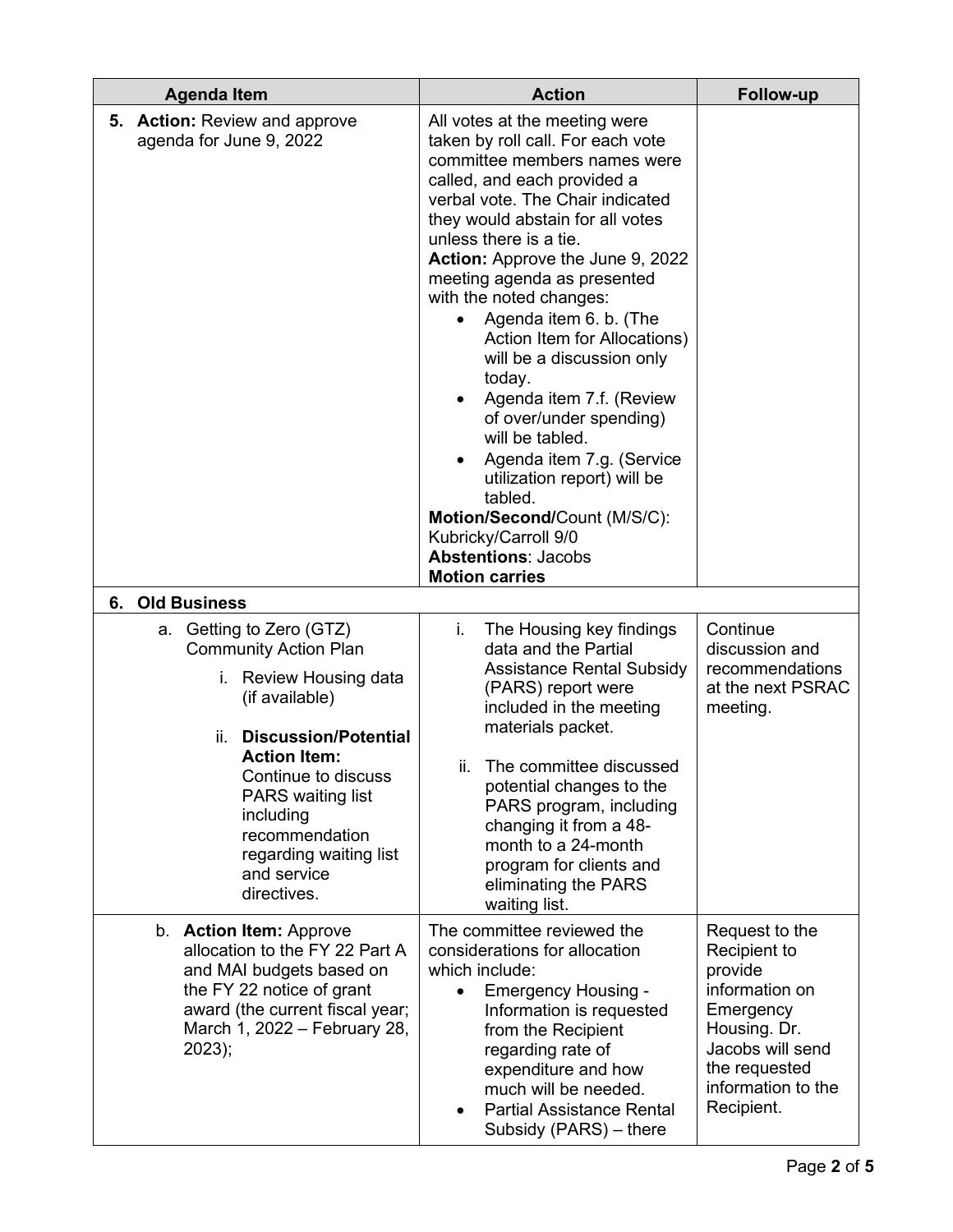| <b>Agenda Item</b>                                     | <b>Action</b>                                                                                                                                                                                                                                                                                                                                                                                                                                                                                                                                                                                                                                                                                                                                                                                                                                                                                                                                                                                                                                                                                                                            | <b>Follow-up</b>                                                                                                                                                                                                                                                                                                                                                                                                                                                                                                                                                                                                |
|--------------------------------------------------------|------------------------------------------------------------------------------------------------------------------------------------------------------------------------------------------------------------------------------------------------------------------------------------------------------------------------------------------------------------------------------------------------------------------------------------------------------------------------------------------------------------------------------------------------------------------------------------------------------------------------------------------------------------------------------------------------------------------------------------------------------------------------------------------------------------------------------------------------------------------------------------------------------------------------------------------------------------------------------------------------------------------------------------------------------------------------------------------------------------------------------------------|-----------------------------------------------------------------------------------------------------------------------------------------------------------------------------------------------------------------------------------------------------------------------------------------------------------------------------------------------------------------------------------------------------------------------------------------------------------------------------------------------------------------------------------------------------------------------------------------------------------------|
|                                                        | were concerns regarding<br>eliminating the PARS<br>waiting list.<br>Peer Navigation<br>$\bullet$<br><b>Psychosocial Support</b><br>services<br>Mental health services<br>Substance use treatment<br>services<br>Expanded and clarification<br>of access to transportation<br>and assistance<br>Expanded access to<br>telehealth<br><b>Expanded childcare</b><br>services and clarification<br>of access to the service.<br>The committee also discussed:<br>Medi-Cal may cover some<br>$\bullet$<br>services noted above. The<br>committee requested the<br>recipient investigate what<br>services noted above<br>might be covered by Medi-<br>Cal.<br>Whole person<br>health/integrated care in<br>one place has been<br>requested by Consumers<br>in focus groups.<br>Reports from community<br>that wait lists exist for<br>several case management<br>services in the community.<br>Reports from the<br>community HIV testing has<br>been reduced due to the<br>closure of the Rosecrans<br>testing site; there is a<br>concern regarding finding<br>persons living with HIV<br>(PLWH) later and sicker in<br>their clinical course. | The committee<br>requested the<br>Recipient to<br>investigate what<br>services are being<br>considered for<br>allocation that<br>might be covered<br>by Medi-Cal.<br>The committee<br>requested the<br>Recipient to<br>provide an update<br>on the Ryan White<br>task force to<br>reduce duplication<br>of<br>paperwork/multiple<br>sign-ups for<br>Consumers.<br>The committee<br>requested that the<br>Recipient provide<br>information on any<br>reduction in the<br>availability of HIV<br>testing due to the<br>closure of the<br>Rosecrans test<br>site and the<br>potential impact on<br>trends in data. |
| c. Open nominations<br>for a new committee<br>co-chair | James Rucker was nominated; he<br>is currently seeking employment<br>and declines and this time but<br>would consider the position after<br>he finds employment.                                                                                                                                                                                                                                                                                                                                                                                                                                                                                                                                                                                                                                                                                                                                                                                                                                                                                                                                                                         |                                                                                                                                                                                                                                                                                                                                                                                                                                                                                                                                                                                                                 |
| <b>New Business</b><br>7.                              |                                                                                                                                                                                                                                                                                                                                                                                                                                                                                                                                                                                                                                                                                                                                                                                                                                                                                                                                                                                                                                                                                                                                          |                                                                                                                                                                                                                                                                                                                                                                                                                                                                                                                                                                                                                 |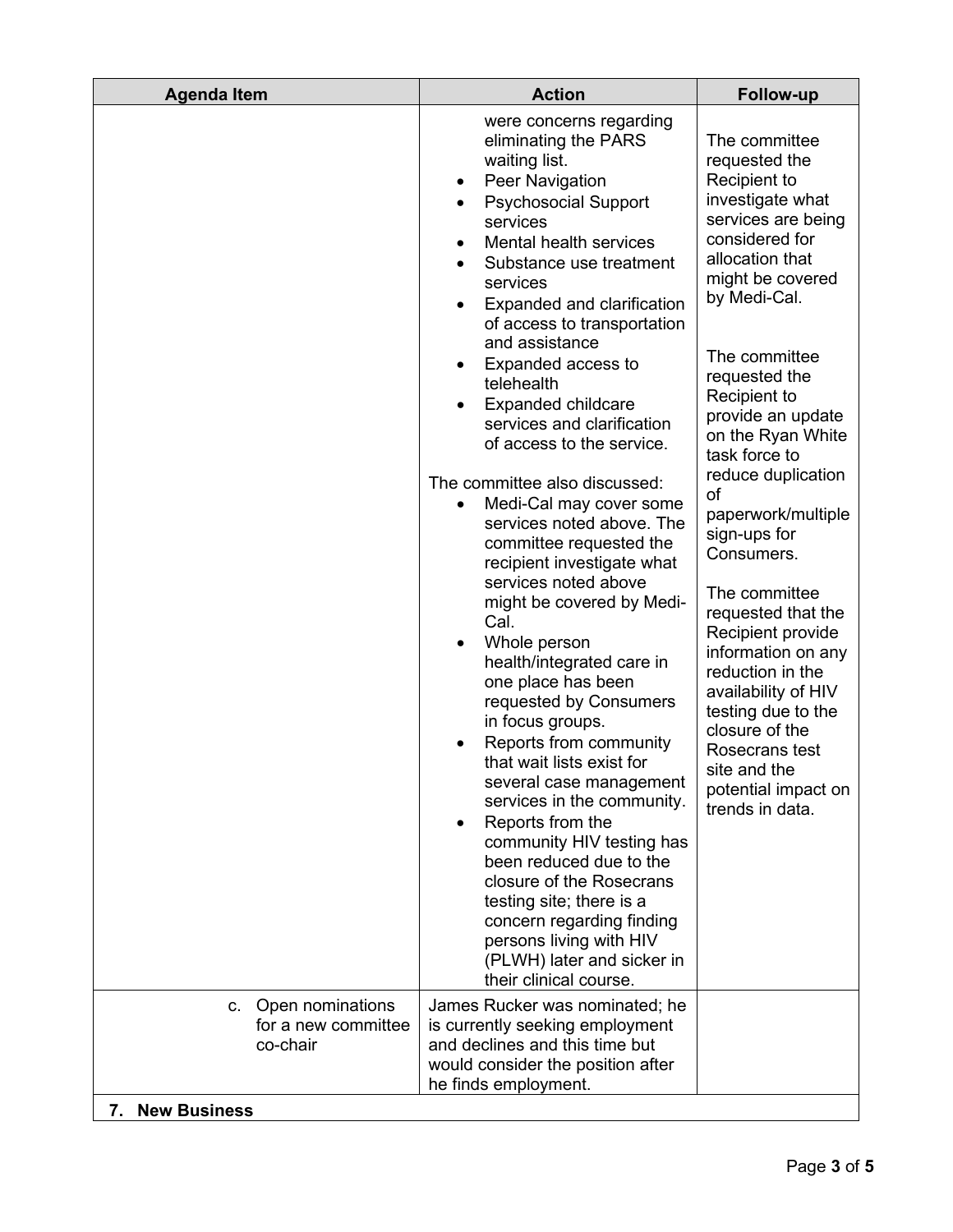| <b>Agenda Item</b>                                                                                                                                                   | <b>Action</b>                                                                                                                                                                                                                                                                                                                                                                                                                   | <b>Follow-up</b>                                                                                         |
|----------------------------------------------------------------------------------------------------------------------------------------------------------------------|---------------------------------------------------------------------------------------------------------------------------------------------------------------------------------------------------------------------------------------------------------------------------------------------------------------------------------------------------------------------------------------------------------------------------------|----------------------------------------------------------------------------------------------------------|
| a. Action Item: Approve the<br>recommendation(s) for<br>reallocation of Part A funds in<br>FY 22 (the current fiscal<br>year; March 1, 2022 -<br>February 28, 2023). | None currently.                                                                                                                                                                                                                                                                                                                                                                                                                 |                                                                                                          |
| $b_{1}$<br><b>Information Item Correction</b><br>to reallocation approved by<br><b>HPG on March 23, 2022</b>                                                         | Rodney von Jaeger discussed the<br>correction to the numbers<br>provided in the HPG approved<br>March 23, 2022 Action Item<br>Information Sheet. The allocation<br>numbers were taken from the RW<br>application budget and were 5%<br>greater than the actual allocations<br>approved by the HPG. The<br>information sheet and revised<br>document were included in the<br>meeting materials packet.                           |                                                                                                          |
| c. Review: information on non-<br><b>Ryan White services in the</b><br>community, esp. mental<br>health and drug and<br>alcohol services.                            | The committee reviewed the list of<br><b>County Behavioral Health</b><br>Services (Mental Health services<br>and Substance Use Treatment<br>services) from an excerpt of the<br>County's budget and an additional<br>list which was provided.<br>Committee members expressed<br>concern whether one listed<br>provider is HIV culturally<br>competent and there was a<br>question regarding the address of<br>another provider. | Staff will<br>collaborate with<br>committee<br>members and<br>providers to<br>update the<br>information. |
| d. Review data on regional<br>focus groups and GTZ<br><b>Action Plan Community</b><br><b>Feedback Report and</b><br>discuss findings                                 | The committee reviewed the<br>focus group data from the 2021<br>Needs Assessment report. Dr.<br>Jacobs reviewed the 12<br>recommendations from the focus<br>groups done for the Getting to<br>Zero (GTZ) Community<br>Engagement project.<br>The committee noted that the<br>definition of "youth" is variable,<br>and can be $14 - 26$ y.o. or $14 -$<br>30 y.o.                                                               |                                                                                                          |
| e. PARS Report                                                                                                                                                       | This was review previously under<br>agenda item 6. a. i.                                                                                                                                                                                                                                                                                                                                                                        |                                                                                                          |
| Review of over/under<br>f.<br>spending                                                                                                                               | <b>Tabled</b>                                                                                                                                                                                                                                                                                                                                                                                                                   |                                                                                                          |